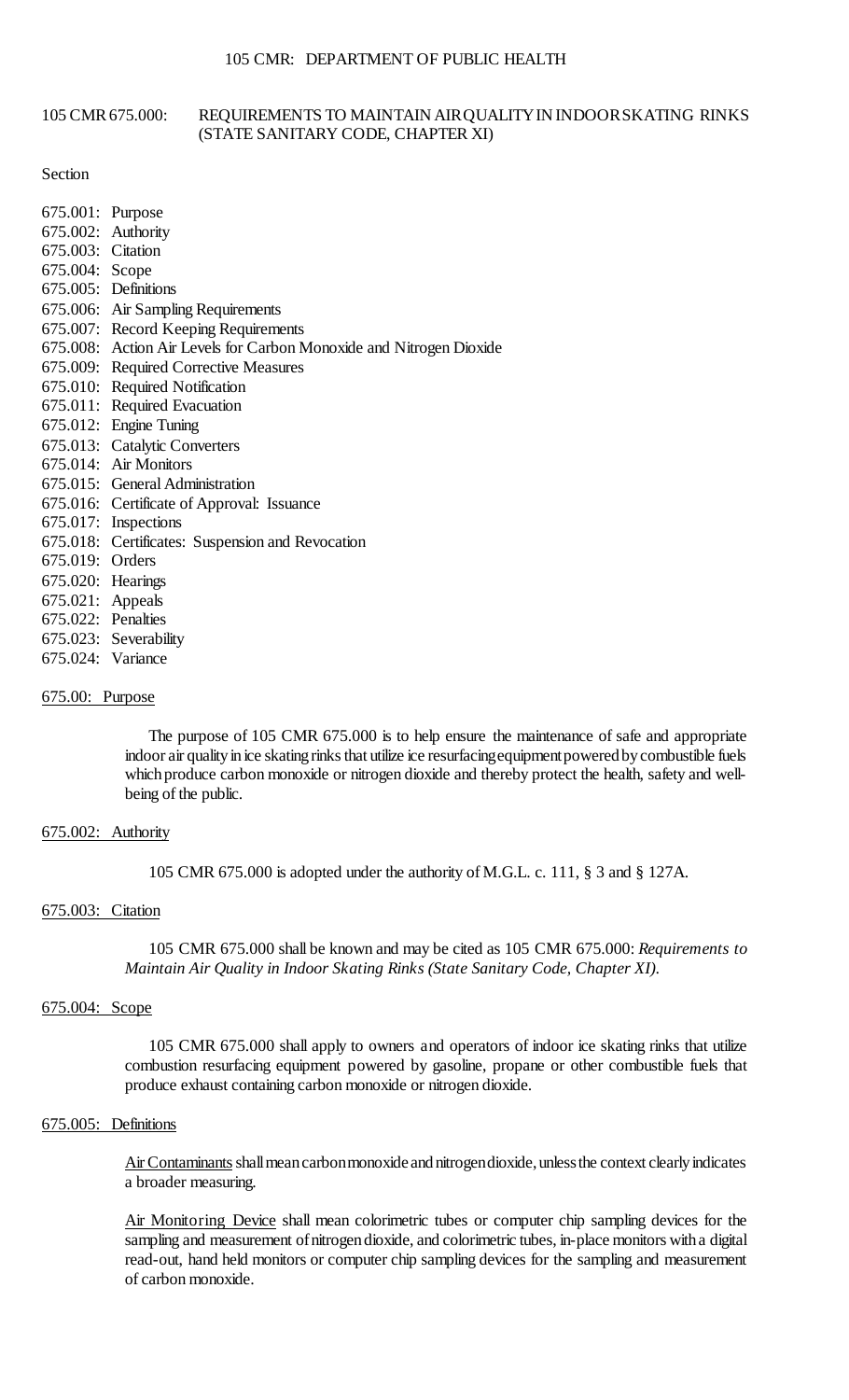#### 675.005: continued

Air Sample shall mean the result of any single measurement of the level of carbon monoxide or nitrogen dioxide in an indoor skating rink taken in accordance with the requirements of 105 CMR 675.000.

Board shall mean the local health department or local board of health in the city or town in which one or more indoor skating rinks are located.

Bureau shall mean the Bureau of Environmental Health Assessment within the Department of Public Health.

Catalytic Converter shall mean any pollution control device that is affixed to the exhaust system of ice resurfacing equipment that reduces exhaust emission of carbon monoxide or nitrogen dioxide.

Combustible Fuels shall mean any fuel or power source used to power combustion resurfacing equipment, the use of which results in the emission of carbon monoxide or nitrogen dioxide into the interior of an indoor ice skating rink.

Combustion Resurfacing Equipment shall mean any device or machinery powered by combustible fuels used to repair or improve the surface of ice in an indoor skating rink.

Commissioner shall mean the commissioner of the Department of Public Health.

Correction Air Levels shall mean air concentrations of carbon monoxide or nitrogen dioxide that, if equaled or exceeded, require the operator to take remedial measures specified in 105 CMR 675.000 to reduce such air concentrations.

Department shall mean the Department of Public Health.

Director shall mean the director of the Bureau of Environmental Health Assessment within the Department of Public Health.

 Evacuation Air Levels shall mean air concentrations of carbon monoxide or nitrogen dioxide that, if equaled or exceeded, require the operator to immediately evacuate the indoor skating rink in accordance with 105 CMR 675.000.

 Exhaust shall mean the emissions of gases and vapors containing carbon monoxide or nitrogen dioxide produced as a result of the use of combustible fuels in connection with the operation of combustion resurfacing equipment.

Indoor Skating Rink shall mean any enclosed building that contains an ice surface which is created and/or maintained in part through the use of ice resurfacing equipment.

Notification Air Levels shall mean air concentrations of carbon monoxide or nitrogen dioxide that, if equaled or exceeded, require the operator to notify state and local officials, as specified in 105 CMR 675.000.

 Operator shall mean any person that manages or operates an indoor skating rink that is open to the general public.

Person shall mean any individual or any partnership, corporation, the Commonwealth, or any of its agencies, authorities or departments and any political subdivision of the Commonwealth, including municipalities, or other legal entity.

Record Keeping Log shall mean a hardcover or softcover log book or notebook suitable for recording the information required in 105 CMR 675.000 and which is used solely for the purpose of keeping and recording the information required by 105 CMR 675.000.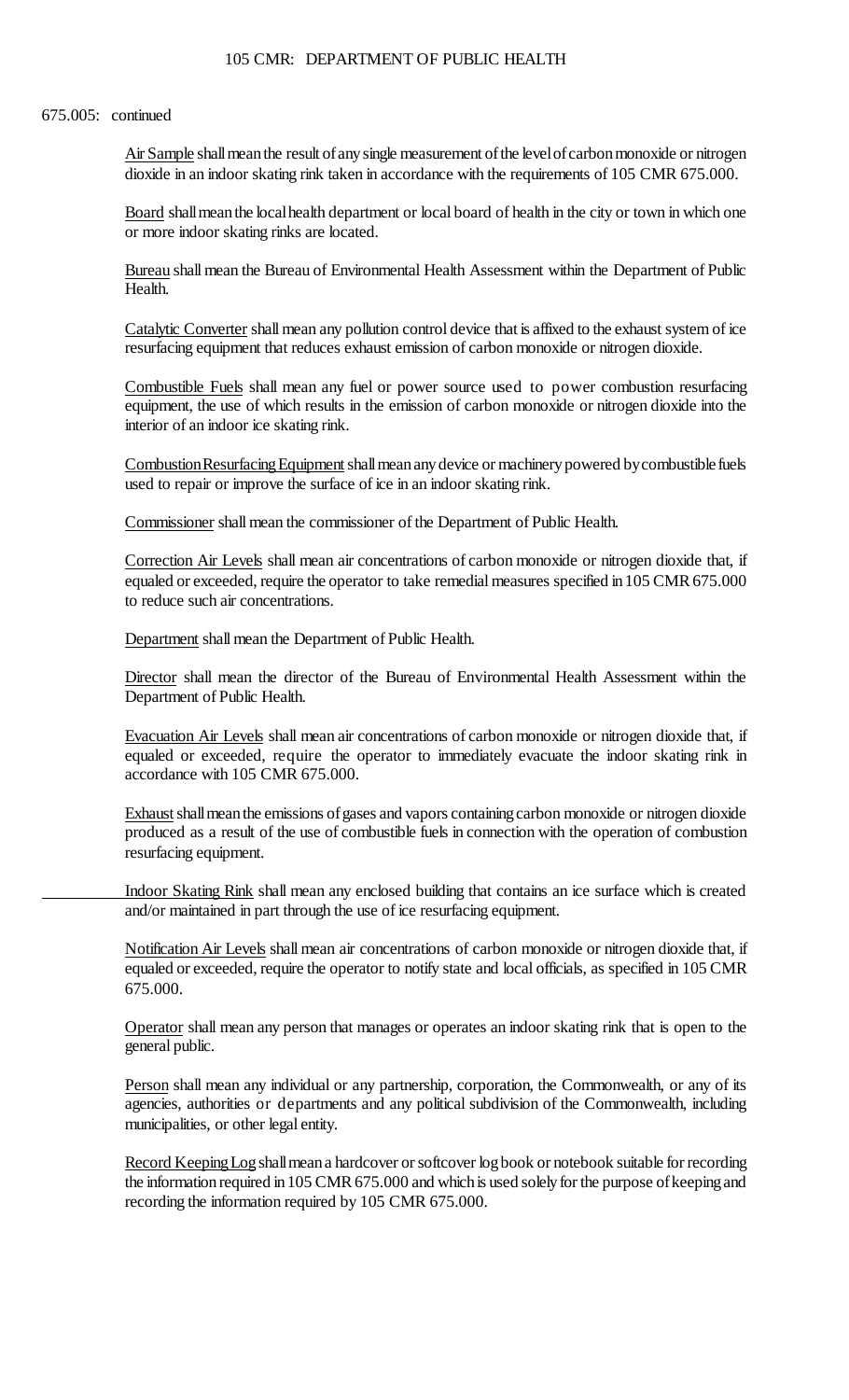#### 675.005: continued

Resurfacing shall mean the operation of resurfacing equipment to repair or improve the surface of ice in an indoor skating rink.

 Ventilation Controls shall mean any fan, mechanical air handling system or other equipment or system used to maintain air quality or climate control within an indoor skating rink.

 Ventilation Rate shall mean the volume of air per minute exchanged between the air outside and inside an indoor skating rink.

### 675.006: Air Sampling Requirements

 regular air samples of both carbon monoxide and nitrogen dioxide within their skating rinks as follows: (A) Operators of indoor skating rinks which utilize combustion resurfacing equipment shall take

 (1) an air sample for both carbon monoxide and nitrogen dioxide must be taken at least three times a week, including at least twice during the week and at least once during weekend operations;

(2) all air samples must be taken 20 minutes after resurfacing is completed;

(3) all air samples required by 105 CMR 675.000 must be taken no sooner than four hours before, and no later than one hour before the end of the last scheduled use of the ice in any given day.

(4) all air samples must be taken either at center ice or the perimeter of the ice surface at the center ice line at a height of three to six feet above the ice surface;

 times in any week, the operator shall take an air sample in accordance with the requirements of 105 (B) If an operator of an indoor skating rink utilizes combustion resurfacing equipment less than four CMR  $675.006(A)(2)$  and  $(4)$  each time it utilizes the combustion resurfacing equipment.

(C) Any individual conducting air sampling must be familiar with the requirements of 105 CMR 675.000 and must be properly trained in the appropriate use of the air monitoring equipment.

with the requirements of 105 CMR 675.000 in the record keeping log, in a manner specified in 105 CMR 675.007. Any air sample ofnitrogendioxide whichresults ina reading below 0.5 ppm shall be (D) The operator shall be responsible for the recording of all air sampling conducted in accordance recorded in the record keeping log as "below detection".

### 675.007: Record Keeping Requirements

 (A) The operator shall keep a record keeping log which has on its cover the name of the skating rink, the name of the skating rink owners, the name of the skating rink operator and in large print the words "Air Quality Record Keeping Log".

 (B) The record keeping log shall be divided into two sections, one section for the recording of information regarding the ice resurfacing equipment and a separate section for the recording of the results of required air samples.

 information about the ice resurfacing equipment, the following information: name of the manufacturer of the resurfacing equipment; age of the resurfacing equipment; type(s) of fuel(s) used to operate the resurfacing equipment; the dates of each tuning of the resurfacing equipment, with the name, company, installation of the catalytic converter equipment; the name, company address and signature of the person who installed the catalytic converter; the dates of any repairs or maintenance of the catalytic (C) The operator shall record and keep in the section of the record keeping log reserved for address and signature of the person performing the tuning; the manufacturer, type and date of converter; and the name, company, address and signature of the person performing the repairs or maintenance.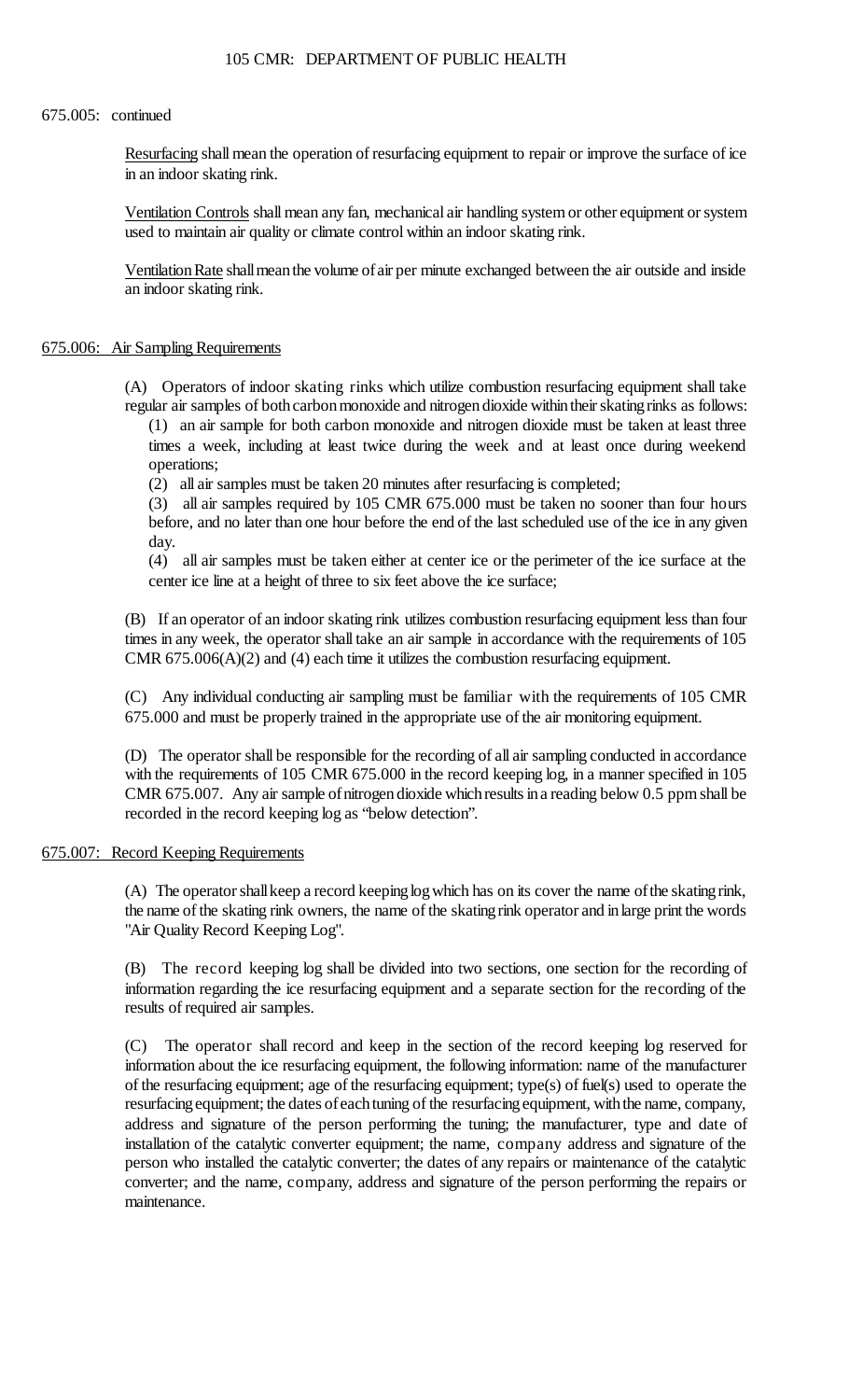#### 675.007: continued

 $(D)$  information about air sampling, the following information: the date, location and exact time of each and for both carbon monoxide and nitrogen dioxide; the result of each air sample and any follow up air and the name and method of the device used to take each sample as well as the name and signature employed by the operator to reduce carbon monoxide and nitrogen dioxide levels below correction the last date of calibration of the air monitoring device used by the operator and the person performing The operator shall record and keep in the section of the record keeping log reserved for every air sample and follow-up air sample taken pursuant to the requirements of 105 CMR 675.000 sample required by 105 CMR 675.000, measured in parts per million (ppm) of each air contaminant of the person performing the test; a full description of the immediate and long term correction measures air levels, including the dates and times such measurements were taken, and the person(s) responsible; the calibration; and the lot number of the colorimetric tube or computer chip sampling device.

## 675.008: Action Air Levels for Carbon Monoxide and Nitrogen Dioxide

 (A) Air levels to be referred to as correction air levels shallbe a single air sample exceeding30 parts per million (ppm) for carbon monoxide and of 0.5 ppm for nitrogen dioxide.

 (B) Air levels to be referred to as notification air levels shall be a single air sample exceeding 60 parts per million (ppm) or six consecutive air samples which exceed 30 parts per million (ppm) for carbon monoxide and a single air sample exceeding one part per million (ppm) or six consecutive samples which exceed 0.5 parts per million (ppm) for nitrogen dioxide.

 (C) Air levels to be referred to as evacuation air levels shall be a single air sample exceeding 125 parts per million (ppm) for carbon monoxide and two ppm for nitrogen dioxide.

## 675.009: Required Corrective Measures

If an air sample taken in accordance with the requirements of 105 CMR 675.000 reveals that the air level of carbon monoxide or nitrogen dioxide exceed the correction air levels of 105 CMR 675.008(A), the operator shall take both immediate corrective measures as described in 105 CMR 675.009(A) as well as one or more appropriate long term measures as described in 105 CMR 675,009(B).

 more follow-up air samples in intervals of 20 minutes or less after the taking of any sample which had follow-up air sample reveals that the air level of the contaminant(s) for which there was an exceedance have been reduced below the correction air levels of 105 CMR 675.008(A). The operator shall record (A) Immediate Corrective Measures. The operator shall immediately take steps to increase the ventilation in the indoor skating rink through any appropriate and safe means, and shall continue to ventilate the indoor skating rink at above normal rates or through extraordinary means until such time as a subsequent air sample taken by the operator reveals that air levels of carbon monoxide or nitrogen dioxide are below the correction air levels of 105 CMR 675.008(A). The operator shall take one or revealed an exceedance of the correction air levels of 105 CMR 675,008(A) until such time as a the results of each follow-up air sample in the Record Keeping Log as well.

(B) Long Term Corrective Measures. The operator shall, as soon as reasonably practical, take one correction air levels of 105 CMR 675.008(A) and to prevent any future exceedances of these levels: or more of the following steps to eliminate the problem which resulted in an exceedance of the

(1) increase ventilation (the rate of exchange of outdoor and indoor air) at the skating rink;

(2) begin warming up ice resurfacer equipment outside the building;

 (3) install a local exhaust system in area where resurfacing equipment is warmed up to vent exhaust to the outside;

(4) retune or repair resurfacing equipment and then continue to regularly retune and repair the equipment as recommended by the manufacturer.

- (5) reduce edging time;
- (6) replace edging equipment with equipment having lower emissions;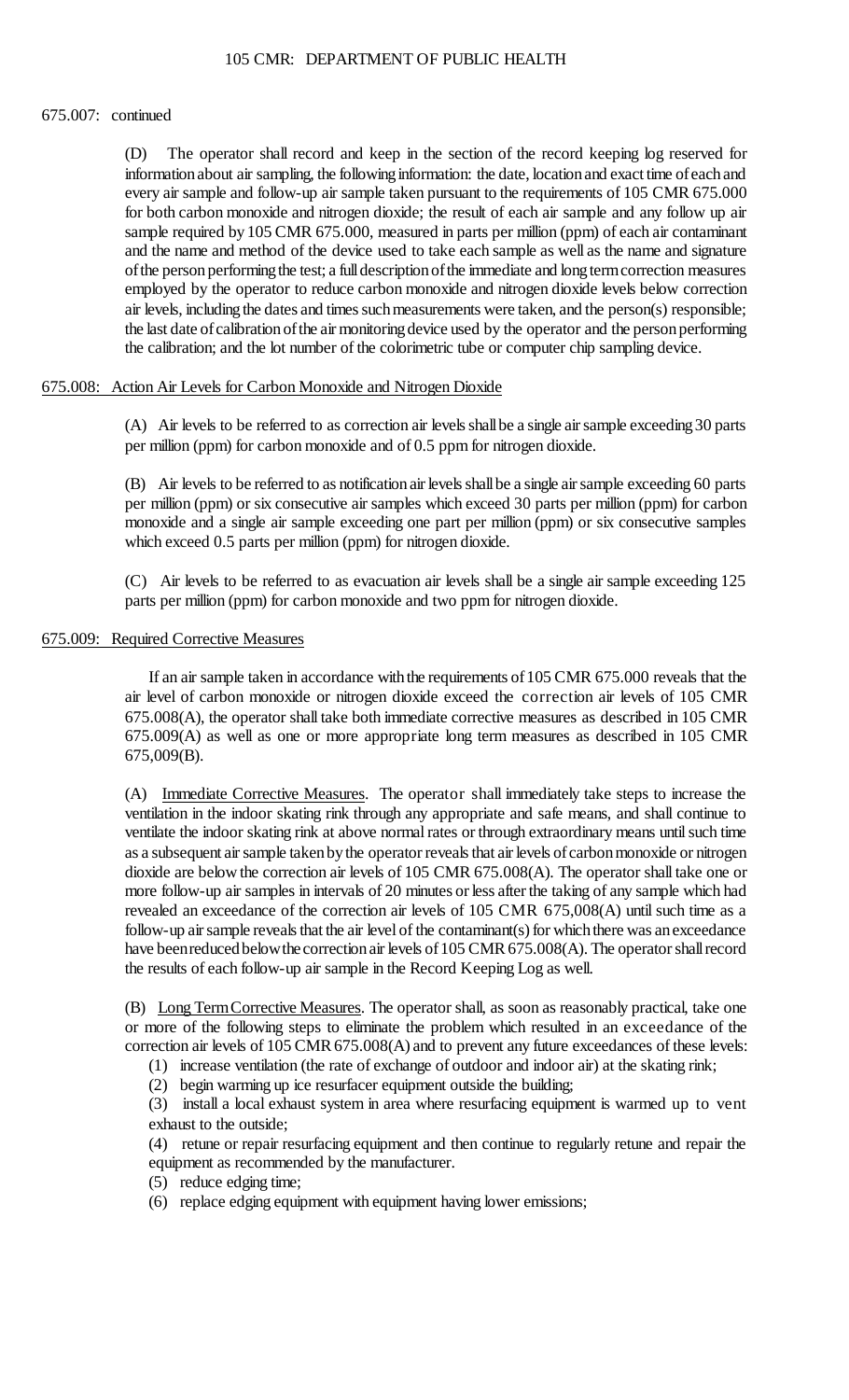#### 675.009: continued

 (7) install a vertical exhaust pipe the top end of which protrudes above the highest point of the ice resurfacer;

(8) install a catalytic converter on resurfacing equipment;

(9) install an oxygen sensor in resurfacing equipment to regulate fuel leanness or richness;

(10) decrease resurfacing schedule to reduce amount of exhaust gases emitted;

(11) convert the existing resurfacing equipment to electric power or acquire replacement electrically powered resurfacing equipment; and/or

(12) take other action which has the effect of reducing or helping reduce air levels of carbon monoxide and nitrogen dioxide to required levels.

### 675.010: Required Notification

If air levels of carbon monoxide or nitrogen dioxide exceed the notification air levels of 105 CMR 675.008(B), the operator shall, in addition to taking all actions required by 105 CMR 675.009, notify the local fire department within one hour, and notify the local board of health and the Bureau within 24 hours, of the reading which indicated that one or both of those air levels were exceeded.

### 675.011: Required Evacuation

(A) If air levels of carbon monoxide or nitrogen dioxide exceed the evacuation air levels of 105 CMR 675.008(C), the operator shall:

(1) immediately evacuate all people from the interior of the indoor skating rink;

(2) contact the local fire department as soon as possible to assist in the evacuation of the facility and to assess the hazard;

- (3) contact the local board of health upon completion of the evacuation;
- (4) contact the Bureau within two hours of the evacuation.

 (B) Re-occupancy of the indoor skating rink after evacuation under 105 CMR 675.011 can only occur if:

 (1) three consecutive air samples taken by the operator within no greater than a three hour period and taken in accordance with the air sampling procedures set forth in 105 CMR 675.006(A)(2) and (4) indicate that the air levels of carbon monoxide or nitrogen dioxide have been reduced below the correction air levels;

(2) appropriate long-term corrective measures have been taken to prevent further future exceedances of the correction air levels; and

 (3) the air levels of carbon monoxide and nitrogen dioxide are found to be below the correction air levels through one or more independent measurements taken by the local fire department, local health department or the Bureau.

### 675.012: Engine Tuning

 All engine tuning must be conducted by a technician familiar with the process. Tuning must include emissions testing done while under load. By signing his name in the record keeping log as required by 105 CMR 675.007(C), the technician shall certify that the tuning is consistent with the recommendations of the manufacturer of the resurfacing equipment.

### 675.013: Catalytic Converters

 resurfacing equipment. Anyrepair or maintenance work involving the catalytic converter must also be done by a qualified individual. Suchindividual(s) must be familiar with the proper installation techniques and servicing recommended by the catalytic converter manufacturer. By signing his name in the record keeping log as required by 106 CMR 675.007(C), the individual installing or servicing the catalytic converter shall certify that the installation or maintenance is consistent with the recommendations of the Installation of the catalytic converter must be done by a qualified individual familiar with the manufacturer of the catalytic converter.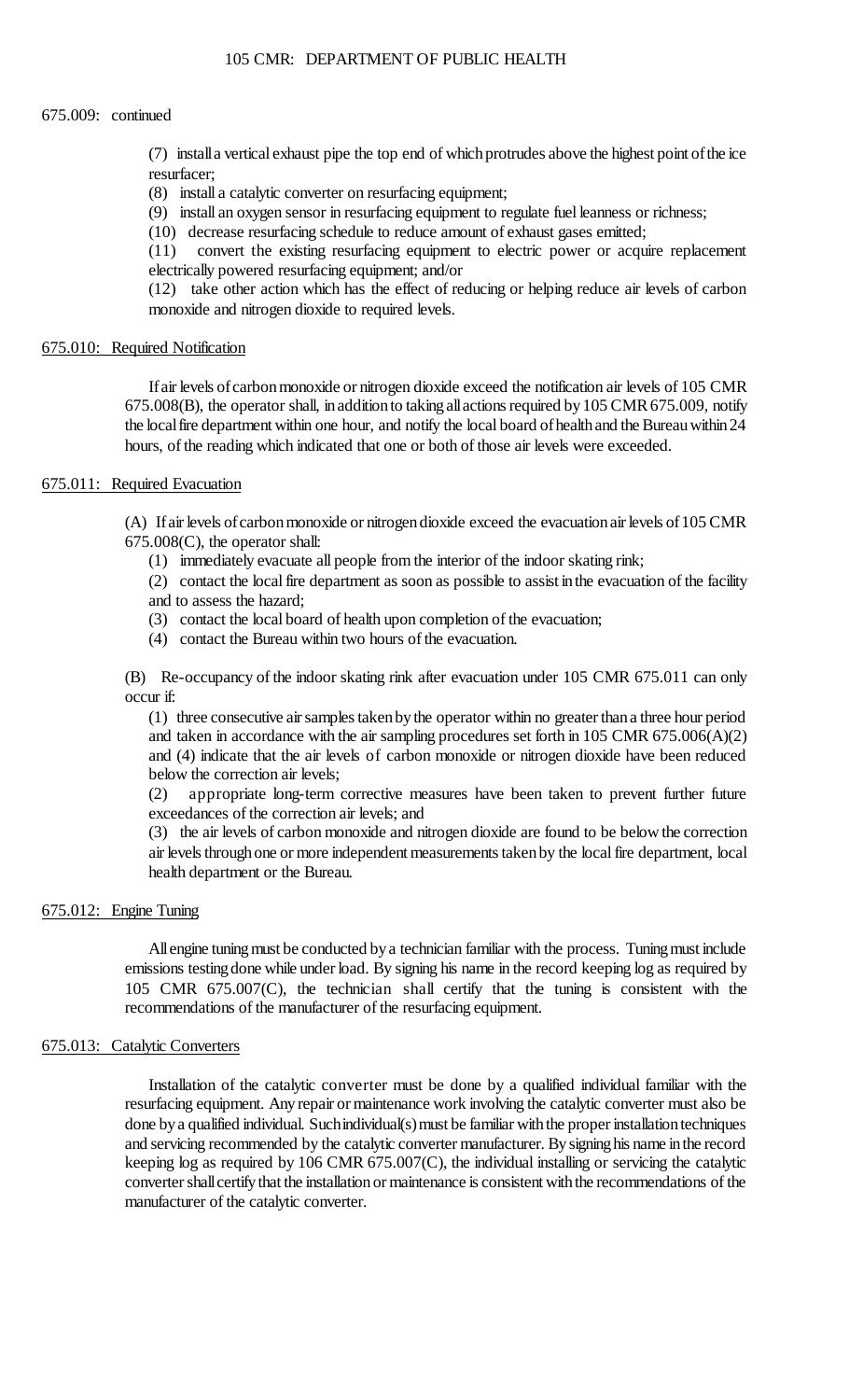#### 675.014: Air Monitors

 schedule or in accordance with current specifications and procedures established by the manufacturer The calibration of in-place or hand-held real time monitors must be measured on a monthly of the monitoring device. Eachcalibration shall be recorded in the record keeping log in accordance with the requirements of 105 CMR 675.007(D).

### 675.015: General Administration

(A) Scope. The following provisions shall cover the administration and enforcement of 105 CMR 675.000 in lieu of 105 CMR 400.000: *The State Sanitary Code, Chapter I*.

675.000 by suspension or revocation of certificates of approval in accordance with 105 CMR 675.018 (B) Local Enforcement. Unless otherwise expressly provided herein, each board of health is responsible for the administration and enforcement of 105 CMR 675.000 and may enforce 105 CMR or otherwise at law or in equity in the same manner that local rules and regulations are enforced.

(C) Bureau Assistance With Local Enforcement. The Bureau shall, upon request of the board of health, assist the board in its inspection of an indoor skating rink and shall advise the board in connection with enforcement actions taken by the board against a skating rink operator.

## (D) State Enforcement.

 (1) If, as a result of any study, inspection, or survey made by the Department or its authorized representative, the Department determines that compliance with 105 CMR 675.000 has not been effected, it shall, in writing, notify the appropriate board of health of such determination, allotting a reasonable time in which compliance shall be effected, and requesting that the board of health, in writing, notify the Department of what action will be and has been taken to effect compliance with 105 CMR 675.000.

(2) If the Department or its authorized representative is not so notified, or if, after notification it determines that action sufficient to effect compliance with the provisions of 105 CMR 675.000 has not been taken, the board of health shall be deemed to have failed to effect compliance with 105 CMR 675.000.

 board of health is authorized to act to effect compliance under 105 CMR 675.000, subject to the (3) Whenever any board of health has failed after a reasonable length of time to enforce 105 CMR 675.000, the Department may enforce 105 CMR 675.000 in any way that a local sameprocedural requirements set forth in 105 CMR 675.000 which are applicable to local boards of health.

 without prior notice to the board of health, take whatever action is necessary to effect compliance (4) Notwithstanding anyother provision of 105 CMR 675.000, if the Department determines that an imminent health hazard exists resulting from the operation of an indoor skating rink, it may, with 105 CMR 675.000.

(E) Interpretation of 105 CMR 675.000. The Bureau may from time to time issue written interpretations and guidelines as necessary to promote uniform application of 105 CMR 675.000. Upon the written request of a board of health or permit holder, the Director may advise on particular questions regarding interpretations of 105 CMR 675.000.

 documents to the Bureau, as soon as reasonably practicable, but in any event no later than 30 days after the creation or receipt of such documents: allapplications for certificates of approval; certification (F) Reporting By Local Board of Health. The board of health shall send copies of the following of approval and renewals thereof; inspection reports; orders; notices of suspension or revocation; appeals; and criminal complaints filed against an owner and operator.

## 675.016: Certificate of Approval - Issuance

 (A) Certificate Required to Operate. After May26, 1997 no person shall commence the operation of, or continue to operate, an indoor skating rink unless he/she/it is the holder of a valid certificate of approval issued by the board of health.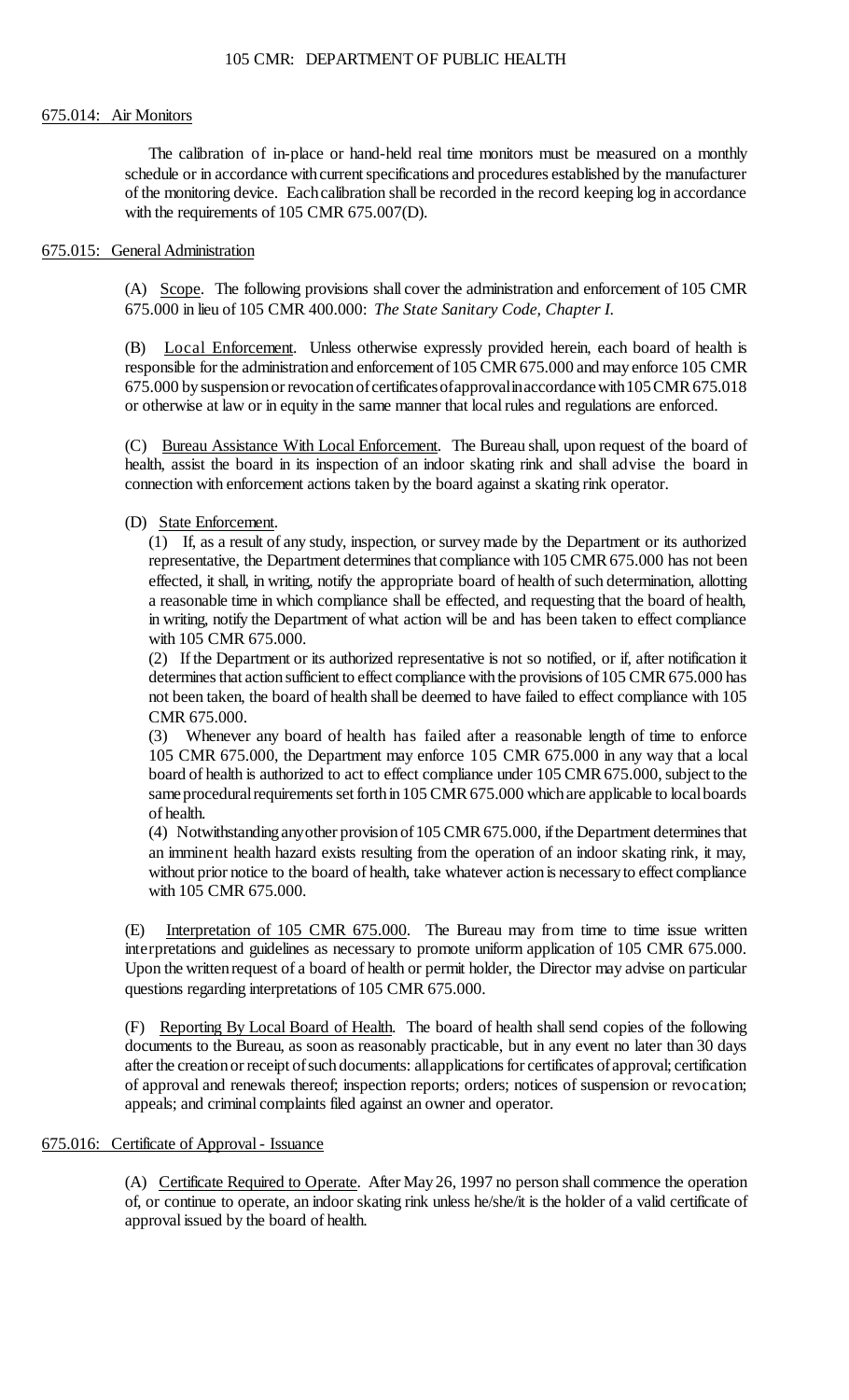(B) Application. By no later than April 26, 1997, any person currently operating an indoor skating rink desiring to continue operating said rink shall file a written application for a certificate of approval with the board of health, on forms prepared by the Bureau and obtained from the board of health. Any person desiring to commence operating an indoor skating rink after March 21, 1997 must file an application and receive a certificate of approval prior to commencing operation. Payment of any fee required by local bylaw, ordinance or regulation shall accompany the application.

 issue a certificate of approval to a person operating or proposing to operate an indoor skating rink, on (C) Certificate. Upon receipt of a completed application form and any applicable fee, the board shall a form provided by the Bureau, if the board determines, after an inspection, that the operator has satisfied the following conditions:

(1) a proper record keeping log is being maintained at the rink;

 (2) the operator has on hand proper, adequate and functioning air monitoring equipment capable of measuring carbon monoxide and nitrogen dioxide as required by 105 CMR 675.000;

 (3) the operator has taken air samples at the rink, in accordance with 105 CMR 675.000, for at least two weeks prior to the inspection, and has recorded the results of those air samples in the record keeping log;

 (4) the air samples recorded in the record keeping log for the two weeks prior to the inspection reveal that the levels of carbon monoxide and nitrogendioxide were at alltimes during that period below notification air levels;

(5) any air samples taken by the board or its agent during the inspection reveal that the levels of carbon monoxide and nitrogen dioxide are below notification air levels.

The requirements of 105 CMR  $675.016(C)(3)$ , (4) and (5) may be satisfied, in the case of a new indoor skatingrink or anindoor skating rink not in operation at the time of application, within 30 days of issuance by the board of a certificate of approval. In such cases, the certificate issued by the board operator fails to satisfy 105 CMR 675.016(C)(3) through (5) within 30 days, the provisional certificate prior to operating shallbe deemed a provisional certificate until those requirements are satisfied. If an shall be deemed to have expired.

(D) Expiration and Renewal of Certificate.

(1) A certificate shall expire no later than one year from the date issued.

 (2) An indoor skating rink certificate may be renewed by applying at least 30 days prior to the expiration of the certificate. Renewal applications forms prepared by the Bureau shall be obtained from the board of health.

 (3) Upon receipt of a completed renewal application form and any applicable fee, the board shall issue a renewal certificate of approval, provided that the conditions set forth in 105 CMR  $675.016(C)(1)$  through (5) are satisfied, and provided further that the prior certificate has not been revoked or suspended.

 shall continue to operate under the expired permit until a new permit is issued or the renewal (4) If a certificate expires while a timely filed application for renewal is pending, the skating rink application is denied.

 (E) Posting of Certificate. The Certificate of Approval shall be posted on a central bulletin board maintained at the ice skating rink in a manner allowing it to be readily viewed by all members of the public having access to the indoor skating rink.

### 675.017: Inspection

 operator that air levels of carbon monoxide and nitrogen dioxide at the operator's indoor skating rink (A) The board of health or its agent shall inspect each indoor skating rink at least once annually, within thirty days of receipt of an original or renewal application, if possible, and promptly upon receipt of any written complaint about the air quality in an indoor skating rink or upon receipt of notice from the exceed notification air levels.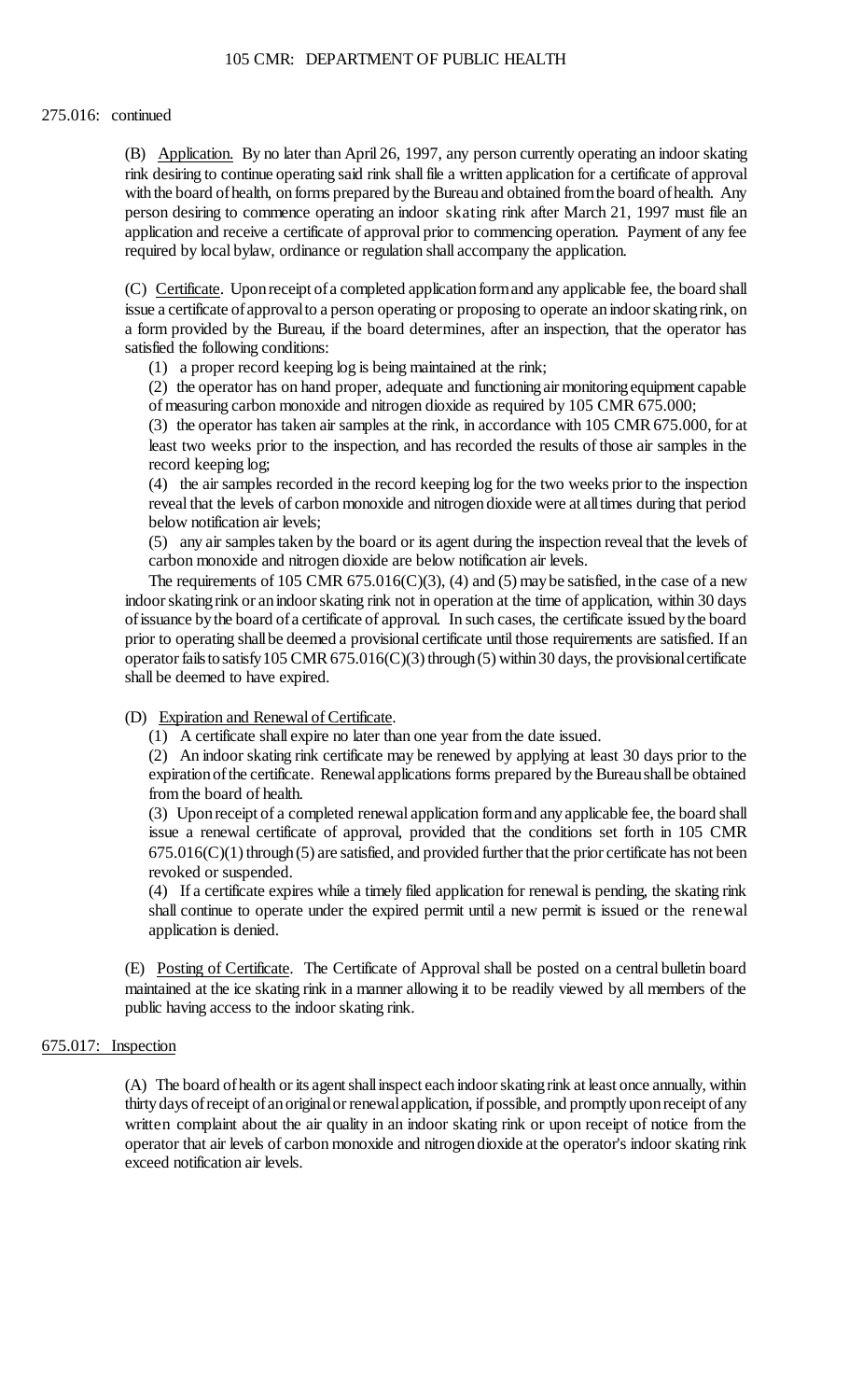#### 675.017: continued

(B) The Bureau shall, upon request of a board of health, accompany and/or advise the board in connection with the board's inspection of an indoor skating rink. The Bureau may also, in its sole discretion, inspect an indoor air skating rink at any reasonable time, on its own.

 (C) Duringallinspections, the board shall, at a minimum, review the record keepinglogto determine if the proper records are being kept and examine the air monitoring equipment employed by the operator to determine if it is functioning properly and is adequate to satisfy the requirements of 105 CMR 675.000. When investigating a complaint, and at all other times possible, the board or its agent shall also take its own air quality samples using its own air monitoring equipment.

 skating rinks, which access shall include access to the ice surface as well as access to the operator's (D) Agents of the board of health and the Bureau shall have access at all reasonable times to all indoor record keeping log, ice resurfacing equipment and ventilation equipment and controls.

 (E) The board or its agents and the Bureau or its agents shall record the results of each of its inspections of indoor skating rinks on an inspection report form provided by the Bureau or on a report form prepared by the board and approved by the Bureau.

## 675.018: Certificates: Suspension and Revocation

(A) Immediate Suspension/ Emergency Closure.

 (1) The board of health or the Bureau or the authorized agent ofeither may, without prior notice imminent health hazard is found to exist. An imminent health hazard shall be deemed to exist if the levels ofcarbonmonoxide or nitrogen dioxide in an indoor skating rink are found, bythe takingof or either of their authorized agents, to constitute an actual danger to the health of employees or users of the indoor skating rink or visitors to the indoor skating rink. The local fire department shall or hearing, suspend a certificate of approval and order the indoor skating rink to close if an one or more air samples by the operator, or the board or Bureau or the authorized agent of either, to exceed evacuation air levels, or if such air levels are otherwise considered by the board, Bureau be notified by the board of health of a suspension/emergency closure as soon as possible.

(2) Whenever a suspension is imposed in this manner, the operator shall be notified of the suspension in writing. The notice shall:

 (a) state that the board of health or the Bureau has determined that an imminent health hazard exists which requires the immediate suspension of operations;

(b) list the finding(s) leading to the determination that an imminent health hazard exists; and

 (c) state that a hearing will be held if a written request for hearing is filed with the board of health or the Bureau by the certificate holder within ten days of receipt of the notice of suspension.

(3) The suspension shall be effective upon posting of the notice of suspension on the premises.

 (4) The board of health or the Bureau shall hold a hearing on the suspension within three business days after receipt of a written request for a hearing.

(5) Whether or not a hearing is requested, the board of health or the Bureau may end the suspension at any time if reasons for the suspension no longer exist.

(B) Suspension with Prior Notice.

 (1) The board of health may, after providing an opportunity for a hearing, suspend a certificate of approval if the indoorskating rink does not comply with the requirements of 105 CMR 675.000.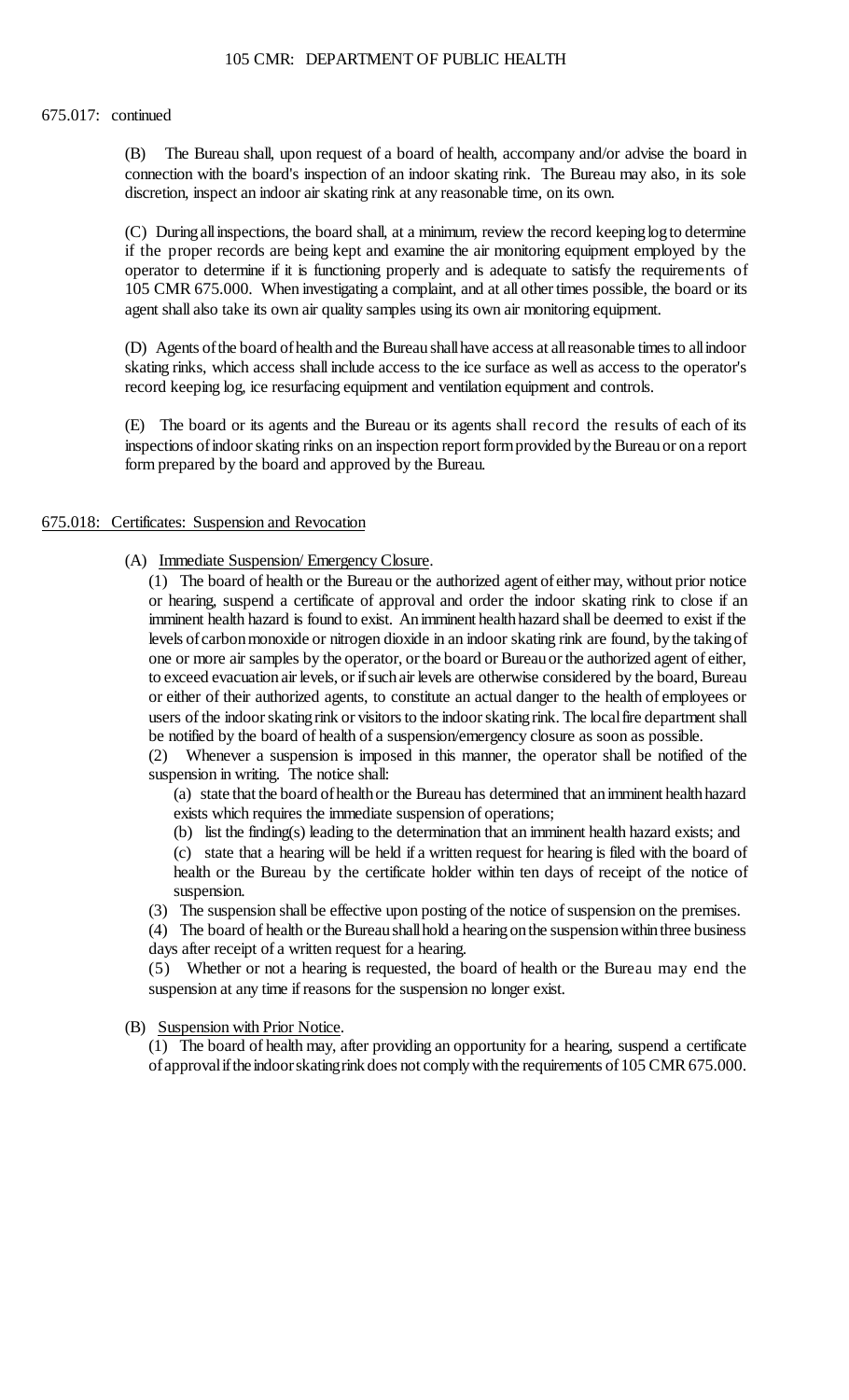#### 675.018: continued

 (2) Notice of the board's intent to suspend a certificate shall be given by the board of health to suspended and shall state that the certificate shall be suspended at the end of ten days following service of such notice unless a written request for hearing is filed with the board of health by the certificate holder within such ten day period. If no request for hearing is filed within the ten day (3) If no hearing is requested or if, after a hearing, the decision to suspend the certificate is upheld, the operator in writing. The notice shall specify the violations for which the certificate is to be period, the certificate shall be suspended for the period of time specified in the suspension notice. the board shall serve a second notice on the operator stating that the certificate is suspended and setting forth the time period of the suspension and the starting date of the suspension. The notice shall also state that the ice skating rink must be closed on the date specified in the notice and remain closed during the entire suspension period, unless the board explicitly allows it to be reopened at an earlier time. The notice shall be posted on the premises by the operator.

#### (C) Revocation.

- (1) The board of health may, after providing opportunity for a hearing, revoke a certificate for:
	- (a) serious or repeated violations of any of the requirements of 105 CMR 675.000;
	- (b) interference with the board of health or its authorized agents in the performance of its duty;

 (c) a criminal conviction of the permit holder relating to the operation of the indoor skating rink; or

 (d) for keeping or submitting any misleading or false records or documents required by 105 CMR 675.000.

 (2) Notice ofthe board's intent to revoke a certificate shall be given by the board ofhealthto the operator in writing. The notice shall specify the reason(s) for which the certificate is to be revoked such notice unless a written request for hearing is filed with the board of health by the operator and shall state that the revocation shall be imposed at the end of the ten days following service of within such ten-day period. If no request for hearing is filed within the ten-day period, the certificate shall be revoked.

 (3) If no hearing is requested or if, after a hearing, the decision to revoke the certificate is upheld, the board shall serve a second notice on the operator stating that the certificate is revoked, and the on the effective date of the revocation and must remain closed unless and until the revocation is rescinded or a new license is issued for the facility. The notice shall be posted on the premises by effective date of the revocation. The notice shall also state that the ice skating rink must be closed the operator.

 suspension or revocation of a certificate required under this section shall be served on the owner or (D) Service of Notices. All notices of intent to suspend or revoke a certificate and all notices of operator of the indoor skating rink as follows:

(1) By sending him a copy of the notice by registered or certified mail, return receipt requested; or

(2) Personally, by any person authorized to serve civil process; or

 (3) If, and only if, the aforementioned methods of service are unsuccessful, service may be made, by any person authorized to serve civil process, by leaving a copy of the notice with some responsible person at the indoor skating rink.

### 675.019: Orders

 (A) Correction Orders. Whenever the levels of carbon monoxide or nitrogen dioxide in an indoor ice rink are found, by the taking of one or more air samples by the operator or the board or its authorized agent, to exceed notification air levels, or in other circumstances in which the board or its to the rink, the board or its agent may order the operator to take one or more reasonable corrective the board and its agents shall, whenever possible, require the operator to implementthe least expensive and simplest corrective measures of the available alternatives which the board or its agent consider agent reasonably believes it necessary to protect the health of employees or users of the rink or visitors measuresto reduce the levels of carbon monoxide or nitrogen dioxide in the rink. In issuing suchorder, effective to ensure that air levels will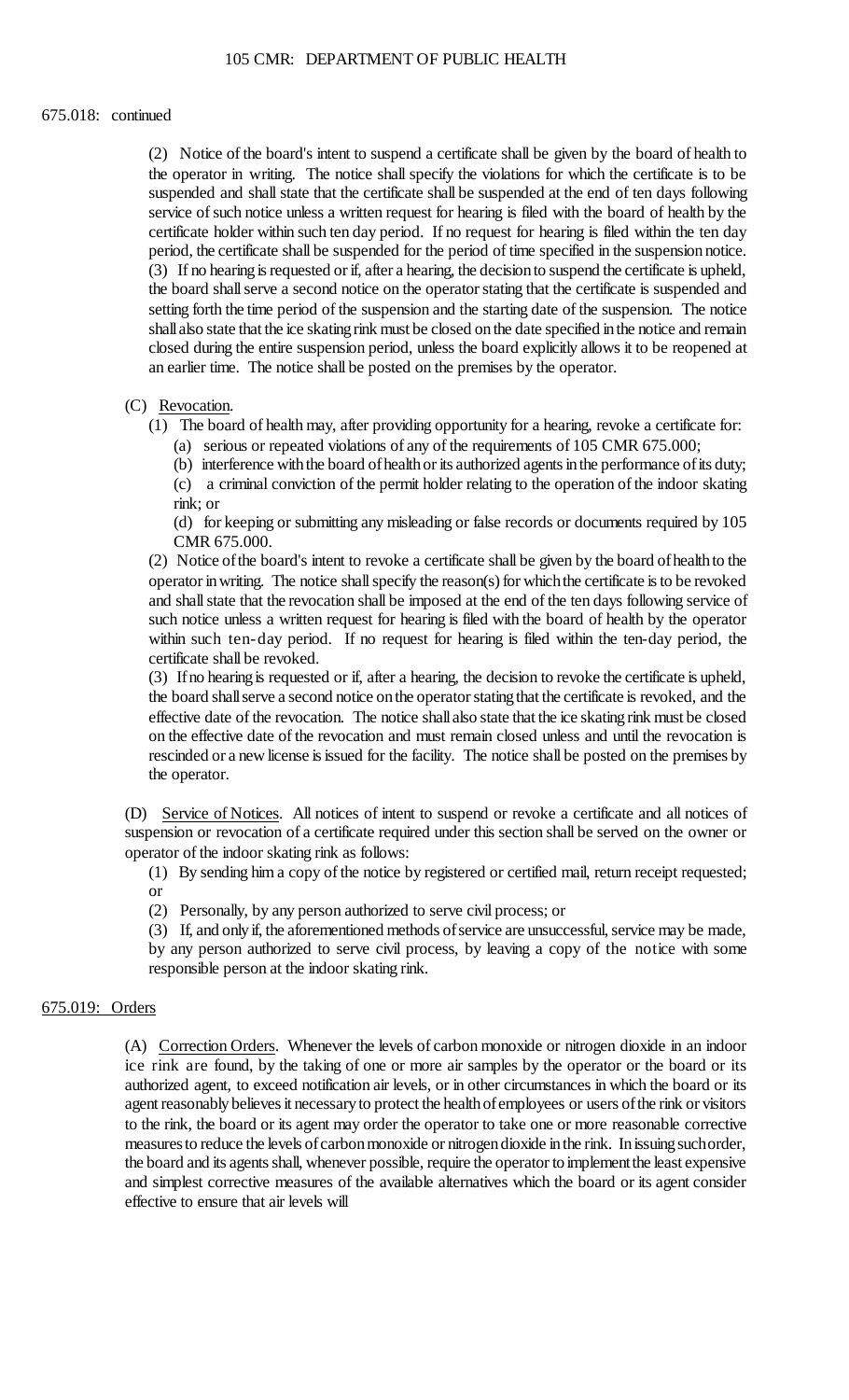#### 675.019: continued

 return to and stay below corrective air levels. All orders issued under 105 CMR 675.019(A) shall allow a reasonable time for correction. The order shall be in writing and shall state that the required compliance date specified in the order. The local board of health shall forward copies of correction correction(s) must be made within the time specified by the board and shall advise the operator that if he objects to the order, he must file with the board a written request for a hearing no later than the orders to the local fire department as soon as possible.

(B) Form for Orders. Orders shall be in writing and shall be issued on forms provided by the Bureau or on a form prepared by the board and approved by the Bureau. Orders shall be signed by the board or its authorized agent.

 (C) Service of Orders. All orders shall be served on the owner or operator of the indoor skating rink as follows:

 (1) By sending him a copy of the order by registered or certified mail, return receipt requested; or

(2) Personally, by any person authorized to serve civil process; or

(3) If, and only if, the aforementioned methods of service are unsuccessful, service may be made,

 by any person authorized to serve civil process, by leaving a copy of the order with some responsible person at the indoor skating rink.

## 675.020: Hearings

 in writing and shallbe filed inthe office ofthe board of health within ten days after receipt of the order request, the board of health shall set a time and a place for such hearing and shall inform the petitioner hearing shall be commenced not later than ten days after the day on which the request was filed. However, uponapplicationofthe petitioner, the board of health may postpone the date of the hearing (A) The person or persons to whomany correction order, emergency closure order or notice of intent to suspend or revoke a certificate of approval has been issued pursuant to 105 CMR 675.018 or 675.019 has been directed, may request a hearing before the board of health. Such request shall be or notice, unless a shorter or longer period is specified in 105 CMR 675.000. Upon receipt of such thereof in writing. Except in the case of an emergency suspension under 105 CMR 675.018(A), the for a reasonable time beyond suchten-day period if in the judgment of the board of health the petitioner has submitted a good and sufficient reason for such postponement.

 (B) At the hearing the petitioner shall be given an opportunity to be heard and to show why the order should be modified or withdrawn or why the suspension or revocation is not justified.

 (C) After the hearing, the board ofhealthshallissue a written decision which contains a summary of the testimony and evidence considered and the reasons for the decision.

### 675.021: Appeals

Any person aggrieved by a decision of the board of health with respect to the provisions of 105 CMR 675.000 may seek relief therefrom in any court of competent jurisdiction, as provided by the laws of the Commonwealth.

### 675.022: Penalties

 more than \$100 for the first offense and not more than \$500 for a subsequent offense unless a different (A) Any person who violates any provision of 105 CMR 675.000 shall, upon conviction, be fined not penalty is set by statute.

 (B) Any person who fails to comply with any order issued pursuant to 105 CMR 675.000 or who upon conviction, be fined not more than \$100 for the first offense and not more than \$500 for a interferes with the board, Bureau, or either of its authorized agents in the conduct of an inspection, shall, subsequent offense. Each day's failure to comply with an order shall constitute a separate offense.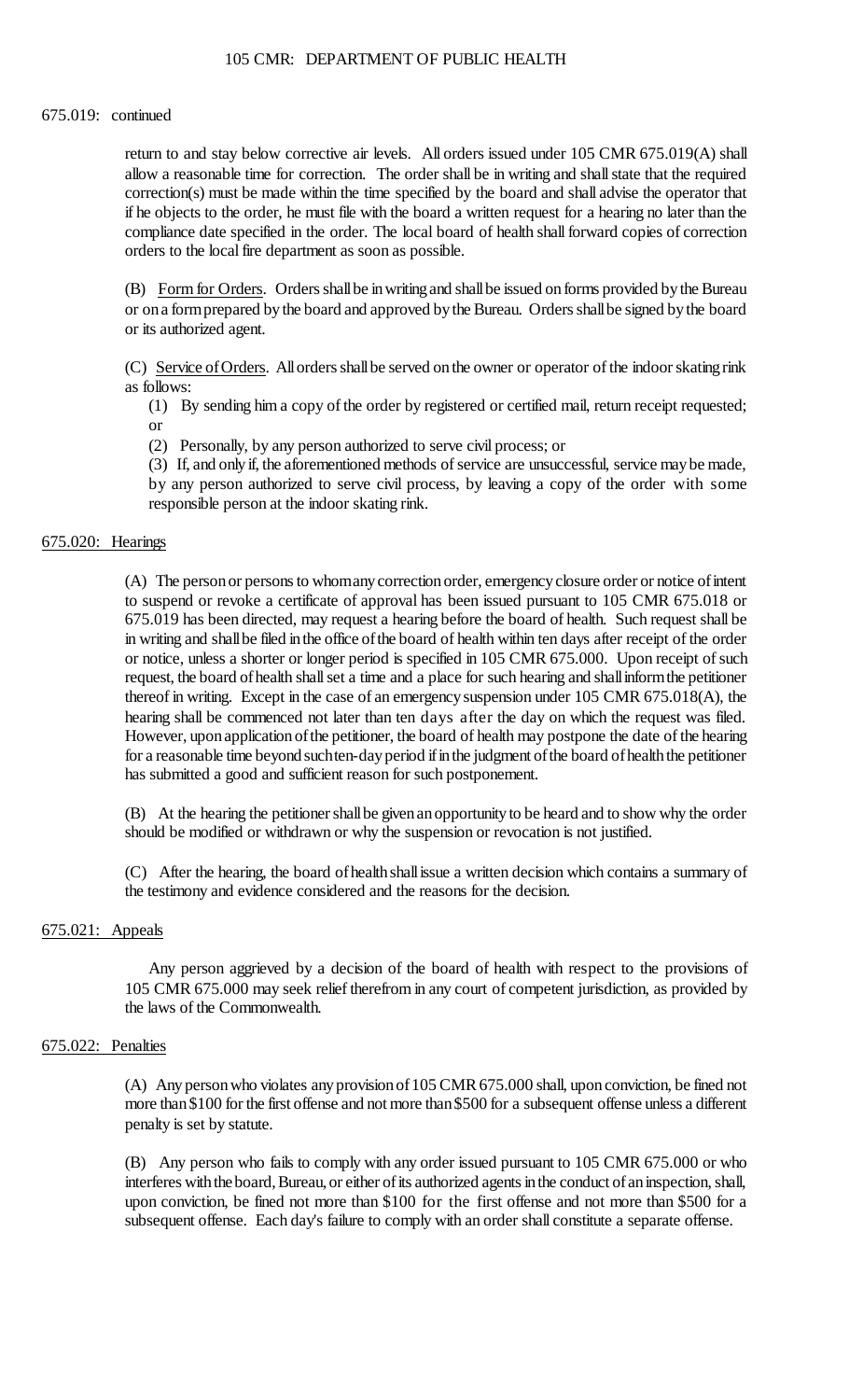#### 675.023: Severability

 If any provision of 105 CMR 675.000 shall be declared invalid for any reason whatsoever, that decision shall not affect any other portion of 105 CMR 675.000, which shall remain in full force and effect, and to this end the provisions of 105 CMR 675.000 are hereby declared severable.

#### 675.024: Variances

Variances may be granted only as follows: the Board of Health or the Bureau may vary the application of any provision of 105 CMR 675.000 with respect to any particular case when, in its opinion

(A) the enforcement thereof would do manifest injustice; and

 (B) the applicant has proved that the same degree of protection required under 105 CMR 675.000 can be achieved without strict application of the particular provision.

reasons therefore. Any variance granted by the Board of Health or the Bureau shall be in writing. Any denial of a variance shall also be in writing and shall contain a brief statement of the reasons for the denial. A copy of each variance shall be conspicuously posted for 30 days following its issuance, and or the office ofthe Board ofHealthwhile it is in effect. A copy of the variance shall also be posted at within 30 days of receipt thereof. If the Bureau fails to comment within 30 days, its approval will be has been notified in writing and has been given an opportunity to be heard, in conformity with the Every request for a variance shall be in writing and shall state the specific variance sought and the shallthereafter be available to the public at all reasonable hours, in the office of the city or townclerk the ice skating rink for one year and kept thereafter with the record keeping log. Notice of the grant of each variance shall be filed with the Bureau, which shallapprove, disapprove, or modify the variance presumed. No work shall be done under any variance until the Bureau approves it or 30 days elapse without any comment by the Bureau, unless the Board of Health or the Bureau certifies in writing that an emergencyexists. Any variance by the Board of Health or Bureau authorized to be made by 105 CMR 675.000 may be subject to such qualification, revocation, suspension, expiration as the Board of Health or Bureau expresses in its grant. A variance authorized to be made by 105 CMR 675.000 may otherwise be revoked, modified, or suspended, in whole or in part, only after the holder thereof requirements for an order and hearing of 105 CMR 675.000.

## REGULATORY AUTHORITY

105 CMR 675.000: M.G.L. c.111, §§ 3 and 127A